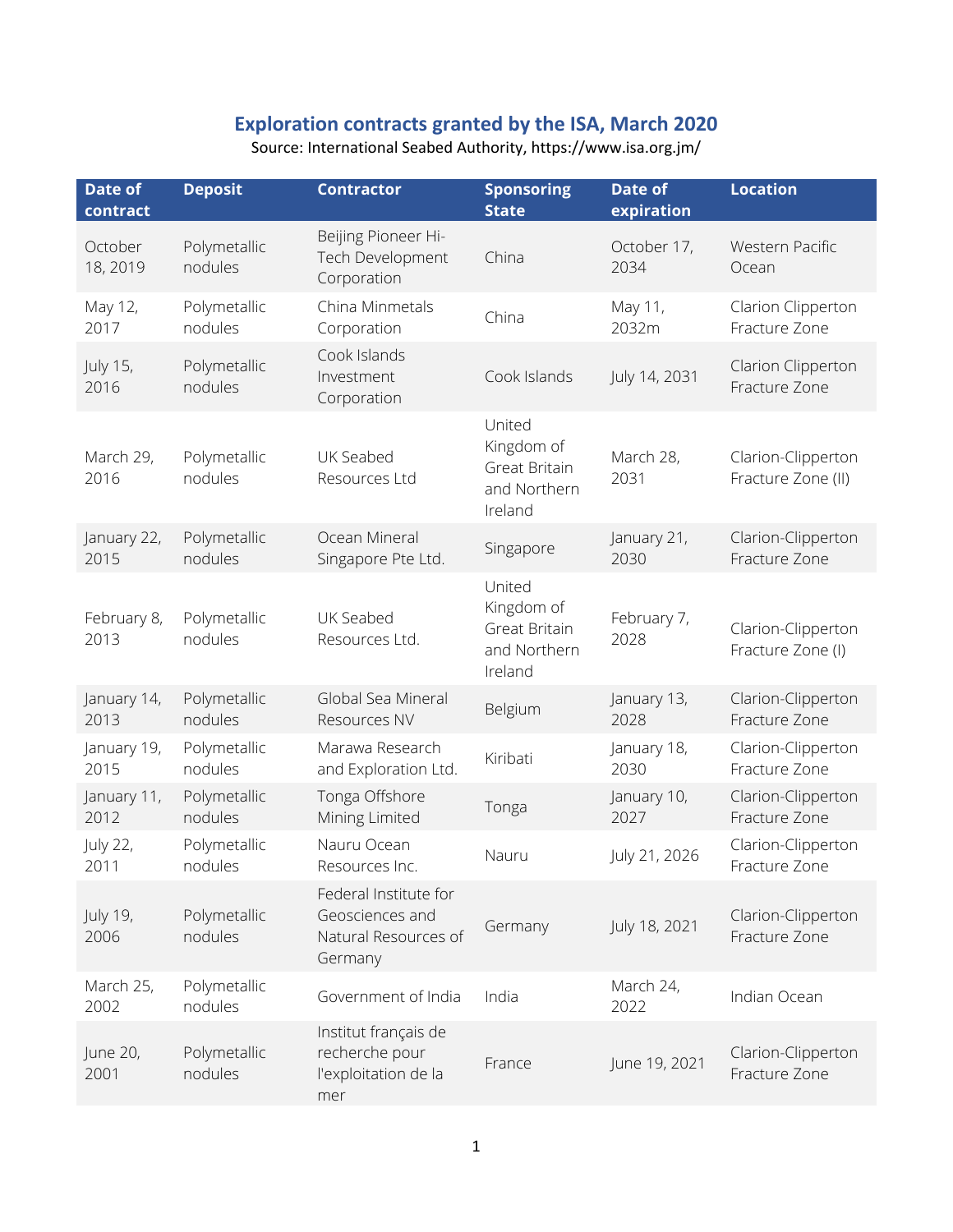| June 20,<br>2001      | Polymetallic<br>nodules       | Deep Ocean<br>Resources<br>Development Co. Ltd.                                                        | Japan                                                                                  | June 19, 2021         | Clarion-Clipperton<br>Fracture Zone |
|-----------------------|-------------------------------|--------------------------------------------------------------------------------------------------------|----------------------------------------------------------------------------------------|-----------------------|-------------------------------------|
| May 22,<br>2001       | Polymetallic<br>nodules       | China Ocean Mineral<br>Resources Research<br>and Development<br>Association                            | China                                                                                  | May 21, 2021          | Clarion-Clipperton<br>Fracture Zone |
| April 27,<br>2001     | Polymetallic<br>nodules       | Government of the<br>Republic of Korea                                                                 | Republic of<br>Korea                                                                   | April 26, 2021        | Clarion-Clipperton<br>Fracture Zone |
| March 29,<br>2001     | Polymetallic<br>nodules       | <b>JSC</b><br>Yuzhmorgeologiya                                                                         | Russian<br>Federation                                                                  | March 28,<br>2021     | Clarion-Clipperton<br>Fracture Zone |
| March 29,<br>2001     | Polymetallic<br>nodules       | Interoceanmetal Joint<br>Organization                                                                  | Bulgaria, Cuba,<br>Czech Republic,<br>Poland,<br>Russian<br>Federation and<br>Slovakia | March 28,<br>2021     | Clarion-Clipperton<br>Fracture Zone |
| February<br>12, 2018  | Polymetallic<br>sulphides     | Government of the<br>Republic of Poland                                                                | Government of<br>the Republic of<br>Poland                                             | February 11,<br>2033  | Mid Atlantic Ridge                  |
| September<br>26, 2016 | Polymetallic<br>sulphides     | The Government of<br>India                                                                             | India                                                                                  | September<br>25, 2031 | Central Indian<br>Ocean             |
| May 6,<br>2015        | Polymetallic<br>sulphides     | Federal Institute for<br>Geosciences and<br>Natural Resources of<br>the Federal Republic<br>of Germany | Germany                                                                                | May 5, 2030           | Central Indian<br>Ocean             |
| November<br>18, 2014  | Polymetallic<br>sulphides     | Institut français de<br>recherche pour<br>l'exploitation de la<br>mer                                  | France                                                                                 | November 17,<br>2029  | Mid-Atlantic Ridge                  |
| June 24,<br>2014      | Polymetallic<br>sulphides     | Government of the<br>Republic of Korea                                                                 | Korea                                                                                  | June 23, 2029         | Central Indian<br>Ridge             |
| October<br>29, 2012   | Polymetallic<br>sulphides     | Government of the<br>Russian Federation                                                                | Russian<br>Federation                                                                  | October 28,<br>2027   | Mid-Atlantic Ridge                  |
| November<br>18, 2011  | Polymetallic<br>sulphides     | China Ocean Mineral<br>Resources Research<br>and Development<br>Association                            | China                                                                                  | November 17,<br>2026  | Southwest Indian<br>Ridge           |
| March 27,<br>2018     | Cobalt-rich<br>ferromanganese | The Republic of<br>Korea                                                                               | Republic of<br>Korea                                                                   | March 26,<br>2033     | Western Pacific<br>Ocean            |